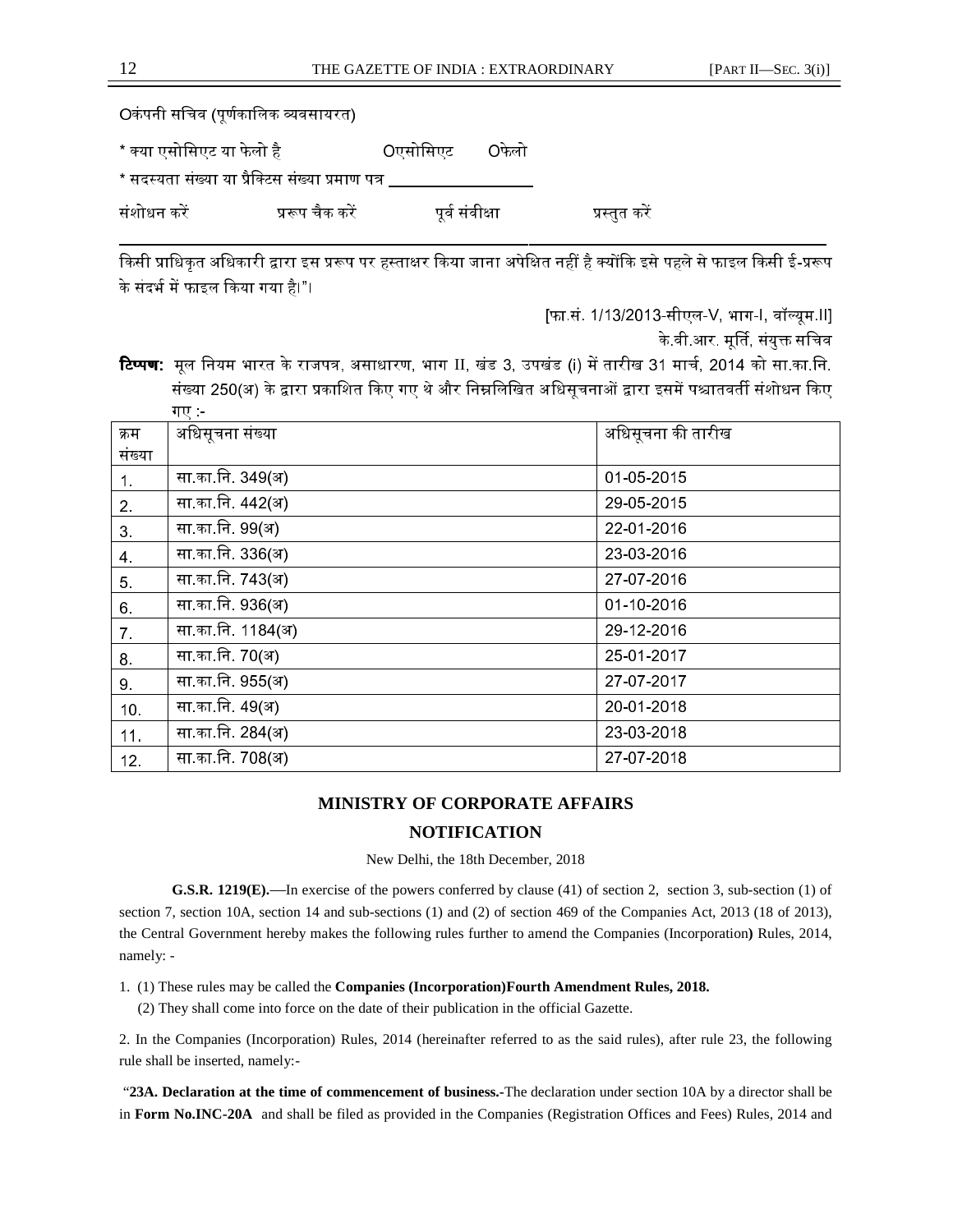the contents of the said form shall be verified by a Company Secretary or a Chartered Accountant or a Cost Accountant, in practice:

Provided that in the case of a company pursuing objects requiring registration or approval from any sectoral regulators such as the Reserve Bank of India, Securities and Exchange Board of India, etc., the registration or approval, as the case may be from such regulator shall also be obtained and attached with the declaration.".

**3.** In the said rules, after rule 39, the following rules shall be inserted, namely:-

#### **"40.Application under sub-section (41) of section 2 for change in financial year**

- (1) The application for approval of concerned Regional Director under sub-section (41) of section 2 , shall be filed in e**-Form No.RD-1**along with the fee as provided in the Companies (Registration Offices and Fees) Rules, 2014 and shall be accompanied by the following documents, namely:-
- (a) grounds and reasons for the application;

(b) a copy of the minutes of the board meeting at which the resolution authorising such change was passed, giving details of the number of votes cast in favour and or against the resolution;

(c) Power of Attorney or Memorandum of Appearance, as the case may be;

(d) details of any previous application made within last five years for change in financial year and outcome thereof along with copy of order.

(2) Where the Regional Director on examining the application, referred to in sub-rule (1), finds it necessary to call for further information or finds such application to be defective or incomplete in any respect, he shall give intimation of such information called for or defects or incompleteness, on the last intimated e-mail address of the person or the company, which has filed such application, directing the person or the company to furnish such information, or to rectify defects or incompleteness and to re-submit such application within a period of fifteen days, in e-Form No. **RD-GNL-5.** 

Provided that a maximum of two re-submissions shall be allowed.

(3) (a) In case where such further information called for has not been provided or the defects or incompleteness has not been rectified to the satisfaction of the Regional Director within the period allowed under sub-rule (2), the Regional Director shall reject the application with reasons within thirty days from the date of filing application or within thirty days from the date of last re-submission made as the case may be.

(b) In case where the application is found to be in order, Regional Director shall allow and convey the order within thirty days from the date of application or within thirty days from the date of last re-submission, as the case may be.

(c) where no order for approval or re-submission or rejection has been explicitly made by the Regional Director within the stipulated time of thirty days, it shall be deemed that the application stands approved and an approval order shall be automatically issued to the applicant.

(4) The order conveyed by the Regional Director shall be filed by the company with the Registrar in Form No.INC-28 within thirty days from the date of receipt of the order along with fee as provided in the Companies (Registration Offices and Fees) Rules, 2014.

**41. Application under section 14 for conversion of public company into private company.** (1) An application under the second proviso to sub-section (1) of section 14 for the conversion of a public company into a private company, shall, within sixty days from the date of passing of special resolution, be filed with Regional Director in **e-Form No. RD-1**  along with the fee as provided in the Companies (Registration Offices and Fees) Rules, 2014 and shall be accompanied by the following documents, namely:-

(a) a draft copy of Memorandum of Association and Articles of Association , with proposed alterations including the alterations pursuant to sub-section (68) of section 2;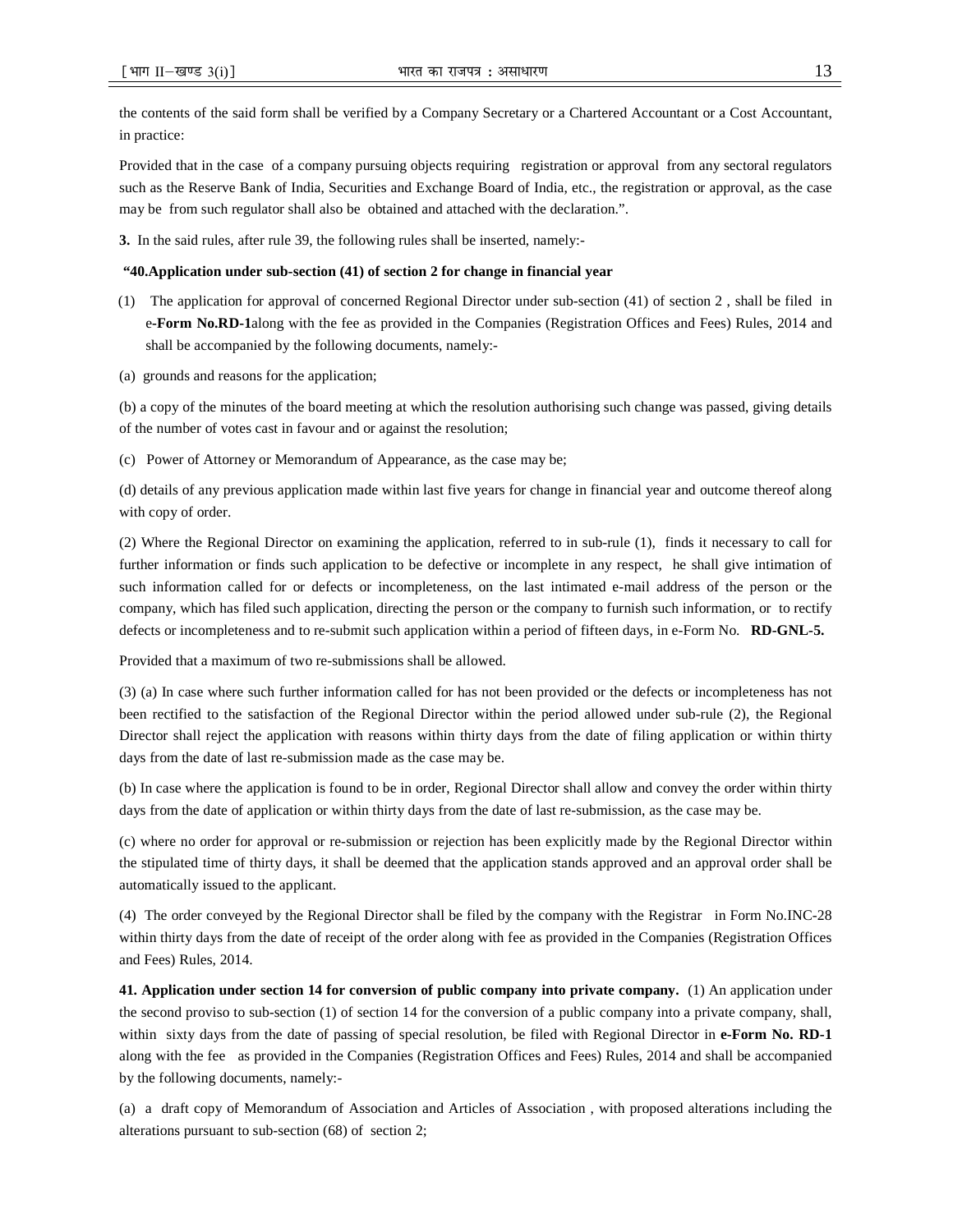(b) a copy of the minutes of the general meeting at which the special resolution authorising such alteration was passed together with details of votes cast in favour and or against with names of dissenters;

(c) a copy of Board resolution or Power of Attorney dated not earlier than thirty days, as the case may be, authorising to file application for such conversion;

(d) declaration by a key managerial personnel that pursuant to the provisions of sub-section (68) of section 2, the company limits the number of its members to two hundred and also stating that no deposit has been accepted by the company in violation of the Act and rules made thereunder;

(e) declaration by a key managerial personnel that there has been no non-compliance of sections 73 to 76A, 177, 178, 185,186 and 188 of the Act and rules made thereunder;

(f) declaration by a key managerial personnel that no resolution is pending to be filed in terms of sub-section (3) of section 179 and also stating that the company was never listed in any of the Regional Stock Exchanges and if was so listed, all necessary procedures were complied with in full for complete delisting of the shares in accordance with the applicable rules and regulations laid down by Securities Exchange Board of India:

Provided that in case of such companies where no key managerial personnel is required to be appointed, the aforesaid declarations shall be filed any of the director.

(2) Every application filed under sub-rule (1) shall set out the following particulars, namely:-

(a) the date of the Board meeting at which the proposal for alteration of Memorandum and Articles was approved;

(b) the date of the general meeting at which the proposed alteration was approved;

(c) reason for conversion into a private company, effect of such conversion on shareholders, creditors, debenture holders, deposit holders and other related parties;

(d) details of any conversion made within last five years and outcome thereof along with copy of order;

(e) details as to whether the company is registered under section 8.

 (3) There shall be attached to the application, a list of creditors, debenture holders, drawn up to the latest practicable date preceding the date of filing of application by not more than thirty days, setting forth the following details, namely:-

(a) the names and address of every creditor and debenture holder of the company;

(b) the nature and respective amounts due to them in respect of debts, claims or liabilities;

(c) in respect of any contingent or unascertained debt, the value, so far as can be justly estimated of such debt:

 Provided that the company shall file an affidavit, signed by the Company Secretary of the company, if any, and not less than two directors of the company, one of whom shall be managing director, where there is one, to the effect that they have made a full enquiry into affairs of the company and, having done so, have formed an opinion that the list of creditors and debenture holders is correct, and that the estimated value as given in the list of the debts or claims payable on contingency or not ascertained are proper estimates of the values of such debts and claims that there are no other debts, or claims against, the company to their knowledge.

(4) A duly authenticated copy of the list of creditors and debenture holders shall be kept at the registered office of the company and any person desirous of inspecting the same may, at any time during the ordinary hours of business, inspect, and take extracts from the same on payment of ten rupees per page to the company.

(5) The company shall, atleast twenty-one days before the date of filing of the application\_

(a) advertise in the **Form No.INC.25A,** in a vernacular newspaper in the principal vernacular language in the district and in English language in an English newspaper, widely circulated in the State in which the registered office of the company is situated;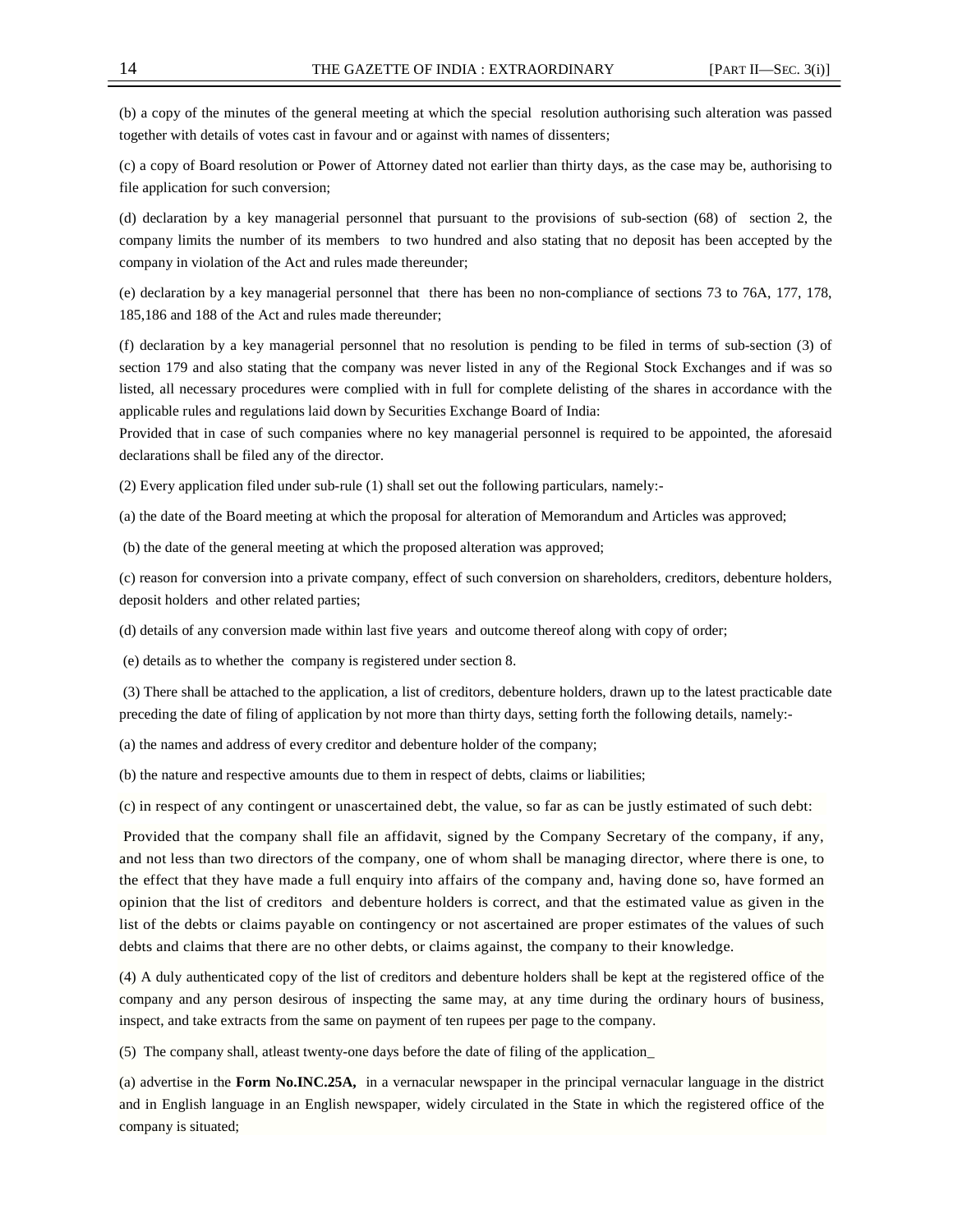(b) serve, by registered post with acknowledgement due, individual notice on each debenture holder and creditor of the company; and

(c) serve, by registered post with acknowledgement due, a notice to the Regional Director and Registrar and to the regulatory body, if the company is regulated under any law for the time being in force.

(6) (a) Where no objection has been received from any person in response to the advertisement or notice referred to in sub-rule (5) and the application is complete in all respects, the same may be put up for orders without hearing and the concerned Regional Director shall pass an order approving the application within thirty days from the date of receipt of the application.

(b) Where the Regional Director on examining the application finds it necessary to call for further information or finds such application to be defective or incomplete in any respect, he shall within thirty days from the date of receipt of the application, give intimation of such information called for or defects or incompleteness, on the last intimated e-mail address of the person or the company, which has filed such application, directing the person or the company to furnish such information, to rectify defects or incompleteness and to re-submit such application within a period of fifteen days in e-Form No. **RD-GNL-5:** 

Provided that maximum of two re-submissions shall be allowed.

(c) In cases where such further information called for has not been provided or the defects or incompleteness has not been rectified to the satisfaction of the Regional Director within the period allowed under sub- rule (6), the Regional Director shall reject the application with reasons within thirty days from the date of filing application or within thirty days from the date of last re-submission made, as the case may be.

(d) Where no order for approval or re-submission or rejection has been explicitly made by the Regional Director within the stipulated period of thirty days, it shall be deemed that the application stands approved and an approval order shall be automatically issued to the applicant.

(9) (i) Where an objection has been received or Regional Director on examining the application has specific objection under the provisions of Act, the same shall be recorded in writing and the Regional Director shall hold a hearing or hearings within a period thirty days , as required and direct the company to file an affidavit to record the consensus reached at the hearing, upon executing which, the Regional Director shall pass an order either approving or rejecting the application along with reasons within thirty days from the date of hearing, failing which it shall be deemed that application has been approved and approval order shall be automatically issued to the applicant.

(ii) In case where no consensus is received for conversion within sixty days of filing the application while hearing or otherwise, the Regional Director shall reject the application within stipulated period of sixty days:

Provided that the conversion shall not be allowed if any inquiry, inspection or investigation has been initiated against the company or any prosecution is pending against the company under the Act.

(10) On completion of such inquiry, inspection or investigation as a consequence of which no prosecution is envisaged or no prosecution is pending, conversion shall be allowed.

(11) The order conveyed by the Regional Director shall be filed by the company with the Registrar in Form No.INC-28 within fifteen days from the date of receipt of approval along with fee as provided in the Companies (Registration Offices and Fees) Rules, 2014.".

4. In the said rules, after Form No.INC-20, in annexure, the following forms shall be inserted, namely:-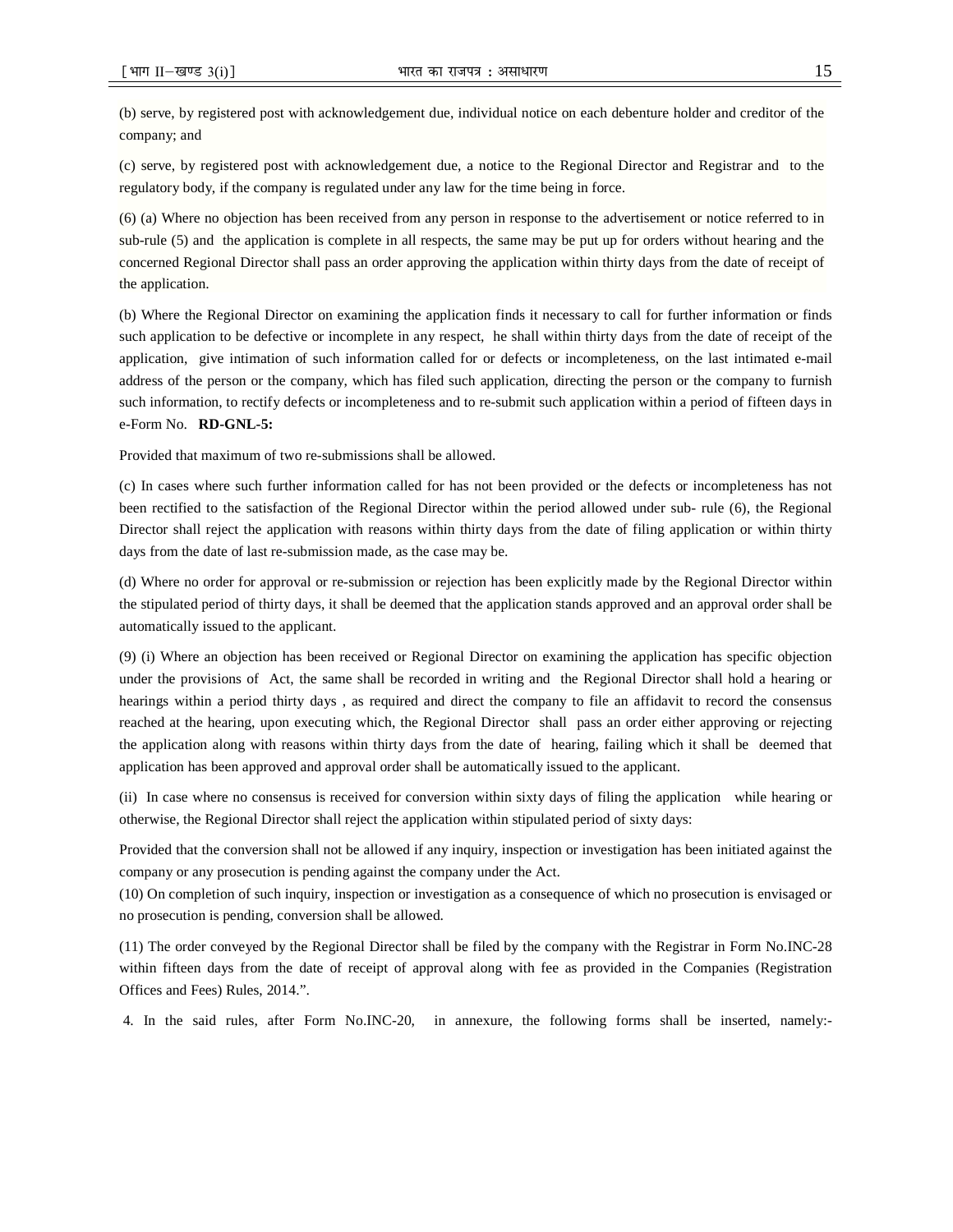|                                                                                                                                                                                                                                                                                                                                                 | <b>Declaration</b><br>for<br>FORM NO. INC.20A<br>commencement of business<br>[Pursuant to Section 10A(1)(a) of the<br>Companies Act, 2013 and rule 23A of<br>the Companies (Incorporation) Rules,<br>2014]                                                             |  |  |
|-------------------------------------------------------------------------------------------------------------------------------------------------------------------------------------------------------------------------------------------------------------------------------------------------------------------------------------------------|------------------------------------------------------------------------------------------------------------------------------------------------------------------------------------------------------------------------------------------------------------------------|--|--|
|                                                                                                                                                                                                                                                                                                                                                 | Form language o English o Hindi<br>Refer the instruction kit for filing the form.                                                                                                                                                                                      |  |  |
| 1.                                                                                                                                                                                                                                                                                                                                              | $*(a)$ Corporate identity number (CIN) of company                                                                                                                                                                                                                      |  |  |
|                                                                                                                                                                                                                                                                                                                                                 | Pre-fill<br>(b) Global location number (GLN) of company                                                                                                                                                                                                                |  |  |
| 2.                                                                                                                                                                                                                                                                                                                                              | (a) Name of the company                                                                                                                                                                                                                                                |  |  |
|                                                                                                                                                                                                                                                                                                                                                 | (b) Address of the registered office of the company                                                                                                                                                                                                                    |  |  |
|                                                                                                                                                                                                                                                                                                                                                 | (c) email ID of the company                                                                                                                                                                                                                                            |  |  |
| 3.                                                                                                                                                                                                                                                                                                                                              | (a) *Whether the affairs of the Company is regulated by any sectoral regulator (like RBI in case of NBFI activities)<br>o Yes<br>o No                                                                                                                                  |  |  |
|                                                                                                                                                                                                                                                                                                                                                 | (b) *Specify the name of the regulator<br>Specify 'others'                                                                                                                                                                                                             |  |  |
|                                                                                                                                                                                                                                                                                                                                                 | (c) *Specify the letter number/registration number<br>and date of approval/registration                                                                                                                                                                                |  |  |
|                                                                                                                                                                                                                                                                                                                                                 | <b>List of Attachments</b><br><b>Attachments</b><br>(1) *Subscribers Proof of payment for value of shares<br>Attach                                                                                                                                                    |  |  |
|                                                                                                                                                                                                                                                                                                                                                 | (2) Certificate of Registration issued by the RBI                                                                                                                                                                                                                      |  |  |
|                                                                                                                                                                                                                                                                                                                                                 | Attach<br>Remove<br>(Only in case of Non-Banking Financial Companies)/                                                                                                                                                                                                 |  |  |
|                                                                                                                                                                                                                                                                                                                                                 | attachment<br>from other regulators<br>Attach                                                                                                                                                                                                                          |  |  |
|                                                                                                                                                                                                                                                                                                                                                 | (3) Optional attachment(s) (if any)                                                                                                                                                                                                                                    |  |  |
|                                                                                                                                                                                                                                                                                                                                                 | <b>Declaration</b>                                                                                                                                                                                                                                                     |  |  |
| I am authorized by the Board of Directors of the Company vide resolution number. *<br>dated<br>to sign this form and declare that all the requirements of Companies Act, 2013 and the rules<br>made thereunder in respect of the subject matter of this form and matters incidental thereto have been complied with. I<br>further declare that: |                                                                                                                                                                                                                                                                        |  |  |
|                                                                                                                                                                                                                                                                                                                                                 | Whatever is stated in this form and in the attachments thereto is true, correct and complete and no information<br>1.<br>material to the subject matter of this form has been suppressed or concealed and is as per the original records<br>maintained by the company. |  |  |
| 2.                                                                                                                                                                                                                                                                                                                                              | All the required attachments have been completely and legibly attached to this form.                                                                                                                                                                                   |  |  |
| 3.                                                                                                                                                                                                                                                                                                                                              | Every subscriber to the MOA has paid the value for shares agreed to be taken by him                                                                                                                                                                                    |  |  |
| 4.                                                                                                                                                                                                                                                                                                                                              | The company has filed with the registrar a verification of its registered office as provided in subsection (2) of section<br>12.                                                                                                                                       |  |  |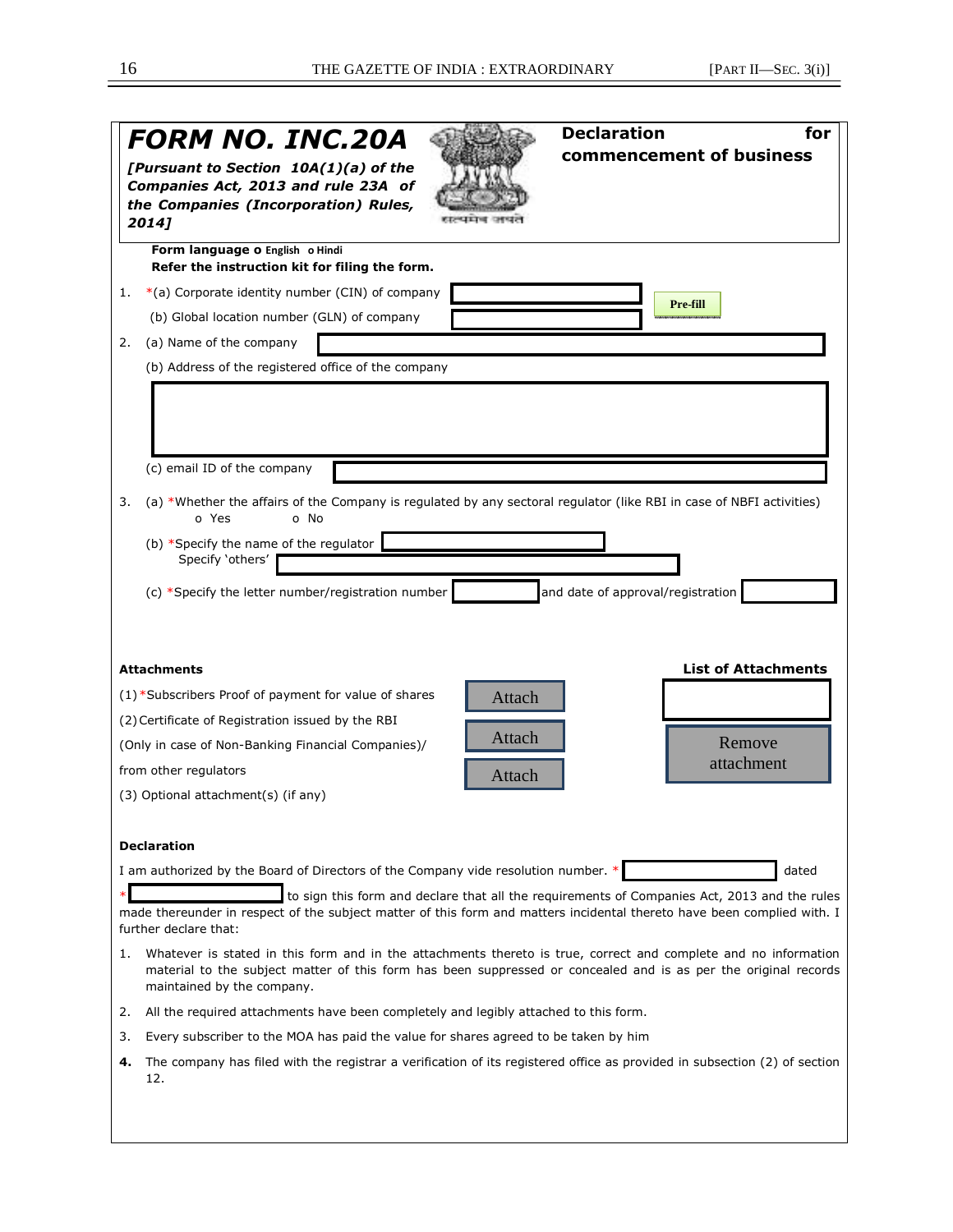| <b>DSC BOX</b><br>*To be digitally signed by                                                                                                                                                                                                                                                                                                                                                                                                                                                                                 |  |  |
|------------------------------------------------------------------------------------------------------------------------------------------------------------------------------------------------------------------------------------------------------------------------------------------------------------------------------------------------------------------------------------------------------------------------------------------------------------------------------------------------------------------------------|--|--|
| Director                                                                                                                                                                                                                                                                                                                                                                                                                                                                                                                     |  |  |
| *Director identification number                                                                                                                                                                                                                                                                                                                                                                                                                                                                                              |  |  |
| Certificate by practicing professional                                                                                                                                                                                                                                                                                                                                                                                                                                                                                       |  |  |
| I declare that I have been duly engaged for the purpose of certification of this form. It is hereby certified that I have<br>gone through the provisions of the Companies Act, 2013 and Rules thereunder relevant to this form and I have verified<br>the above particulars (including attachment(s)) from the original records maintained by the Company/applicant which is<br>subject matter of this form and found them to be true, correct and complete and no information material to this form has<br>been suppressed. |  |  |
| Chartered accountant (in whole-time practice) or<br>Cost accountant (in whole-time practice) or                                                                                                                                                                                                                                                                                                                                                                                                                              |  |  |
| Company secretary (in whole-time practice)                                                                                                                                                                                                                                                                                                                                                                                                                                                                                   |  |  |
| *Whether associate or fellow<br>Fellow<br>Associate                                                                                                                                                                                                                                                                                                                                                                                                                                                                          |  |  |
| * Membership number                                                                                                                                                                                                                                                                                                                                                                                                                                                                                                          |  |  |
| *Certificate of practice number                                                                                                                                                                                                                                                                                                                                                                                                                                                                                              |  |  |
|                                                                                                                                                                                                                                                                                                                                                                                                                                                                                                                              |  |  |
| Note: Attention is drawn to provisions of Section 448 and 449 which provide for punishment for false<br>statement / certificate and punishment for false evidence respectively.                                                                                                                                                                                                                                                                                                                                              |  |  |
| <b>Check Form</b><br>Modify<br>Prescrutiny<br>Submit                                                                                                                                                                                                                                                                                                                                                                                                                                                                         |  |  |
| This eForm has been taken on file maintained by the registrar of companies through electronic mode and on<br>the basis of statement of correctness given by the company                                                                                                                                                                                                                                                                                                                                                      |  |  |
| $^{\prime\prime}$                                                                                                                                                                                                                                                                                                                                                                                                                                                                                                            |  |  |
|                                                                                                                                                                                                                                                                                                                                                                                                                                                                                                                              |  |  |

5. In the said rules, after form No. INC-25, the following form shall be inserted, namely:-

## **"Form No. INC-25A**

## **Advertisement to be published in the newspaper for conversion of public company into a private company**

Before the Regional Director, Ministry of Corporate Affairs

\_\_\_\_\_\_\_\_\_\_\_\_\_Region

 In the matter of the Companies Act, 2013, section 14 of Companies Act, 2013 and rule 41 of the Companies (Incorporation) Rules, 2014

## AND

In the matter of \_M/s………………… (company name) having its registered office at \_\_\_\_\_\_\_\_\_\_\_\_\_\_\_, Applicant Notice is hereby given to the general public that the company intending to make an application to the Central Government under section 14 of the Companies Act, 2013 read with aforesaid rules and is desirous of converting into a private limited company in terms of the special resolution passed at the Annual General Meeting/ Extra Ordinary General Meeting held on \_\_\_\_\_\_\_ to enable the company to give effect for such conversion.

Any person whose interest is likely to be affected by the proposed change/status of the company may deliver or cause to be delivered or send by registered post of his objections supported by an affidavit stating the nature of his interest and grounds of opposition to the concerned Regional Director (complete address of the Regional Director to be given), within fourteen days from the date of publication of this notice with a copy to the applicant company at its registered office at the address mentioned below:

For and on behalf of the Applicant

……………… Director with DIN Complete address of registered office Date…….. Place………..".

6.In the said rules, after form No.INC-34, the following forms shall be inserted, namely:-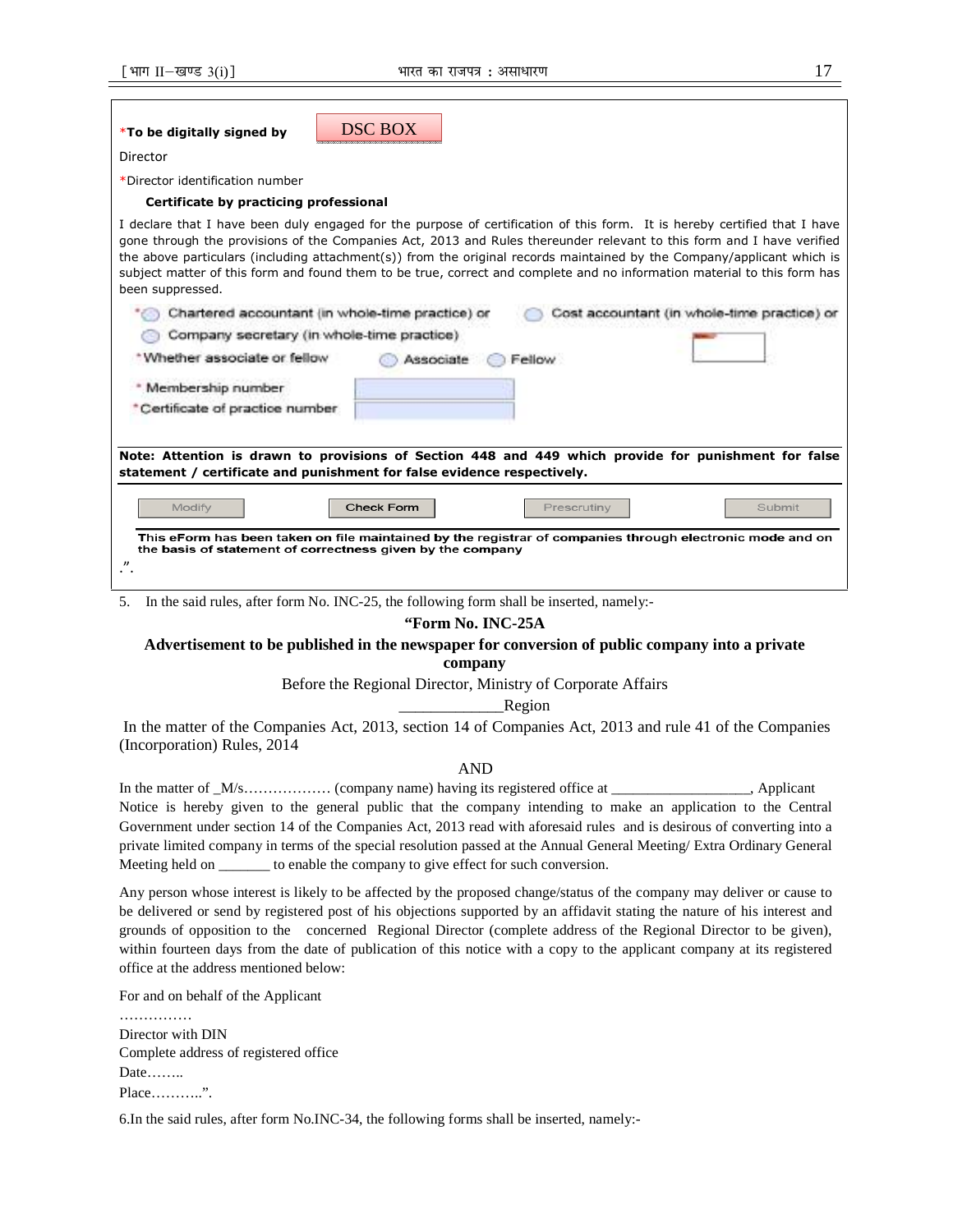| Form for filing<br>application<br>to<br><b>FORM NO.RD-1</b><br><b>Regional Director</b><br>[Pursuant to the Companies Act, 2013]<br>and rule 40 and 41 of the Companies<br>(Incorporation] Rules, 2014 |  |  |
|--------------------------------------------------------------------------------------------------------------------------------------------------------------------------------------------------------|--|--|
| Form language o English o Hindi<br>Note - All the fields marked in $*$ are to be mandatorily filled.                                                                                                   |  |  |
| 1.*(a) Corporate identity number (CIN) of company<br>Pre-fill                                                                                                                                          |  |  |
| (b) Global location number (GLN) of company                                                                                                                                                            |  |  |
| 2. (a) Name of the company<br>(b) Address of the registered office of the company                                                                                                                      |  |  |
| 3. *Please indicate the purpose of the application<br><b>Rectification of Name</b><br>Change in financial year<br>Conversion of Public company into a Private company<br>Others                        |  |  |
| 4. Specify 'others'                                                                                                                                                                                    |  |  |
|                                                                                                                                                                                                        |  |  |
| 5. (a) CIN of company against which the application for rectification<br>Pre-fill<br>of name is being made<br>(b) Name of the company against which the application is made                            |  |  |
| 6. Details as to whether a company registered under section 8 of the Act<br>O yes O No                                                                                                                 |  |  |
| 7. the date of board meeting at which the proposal for alteration of Articles was approved                                                                                                             |  |  |
|                                                                                                                                                                                                        |  |  |
| (DD/MM/YYYY)<br>(a) Date of passing special resolution                                                                                                                                                 |  |  |
| (b) Service request number of Form MGT-14<br>(c) Date of filing Form MGT-14<br>(DD/MM/YYYY)                                                                                                            |  |  |
| 8. *Details of application                                                                                                                                                                             |  |  |
|                                                                                                                                                                                                        |  |  |
|                                                                                                                                                                                                        |  |  |
|                                                                                                                                                                                                        |  |  |
|                                                                                                                                                                                                        |  |  |
|                                                                                                                                                                                                        |  |  |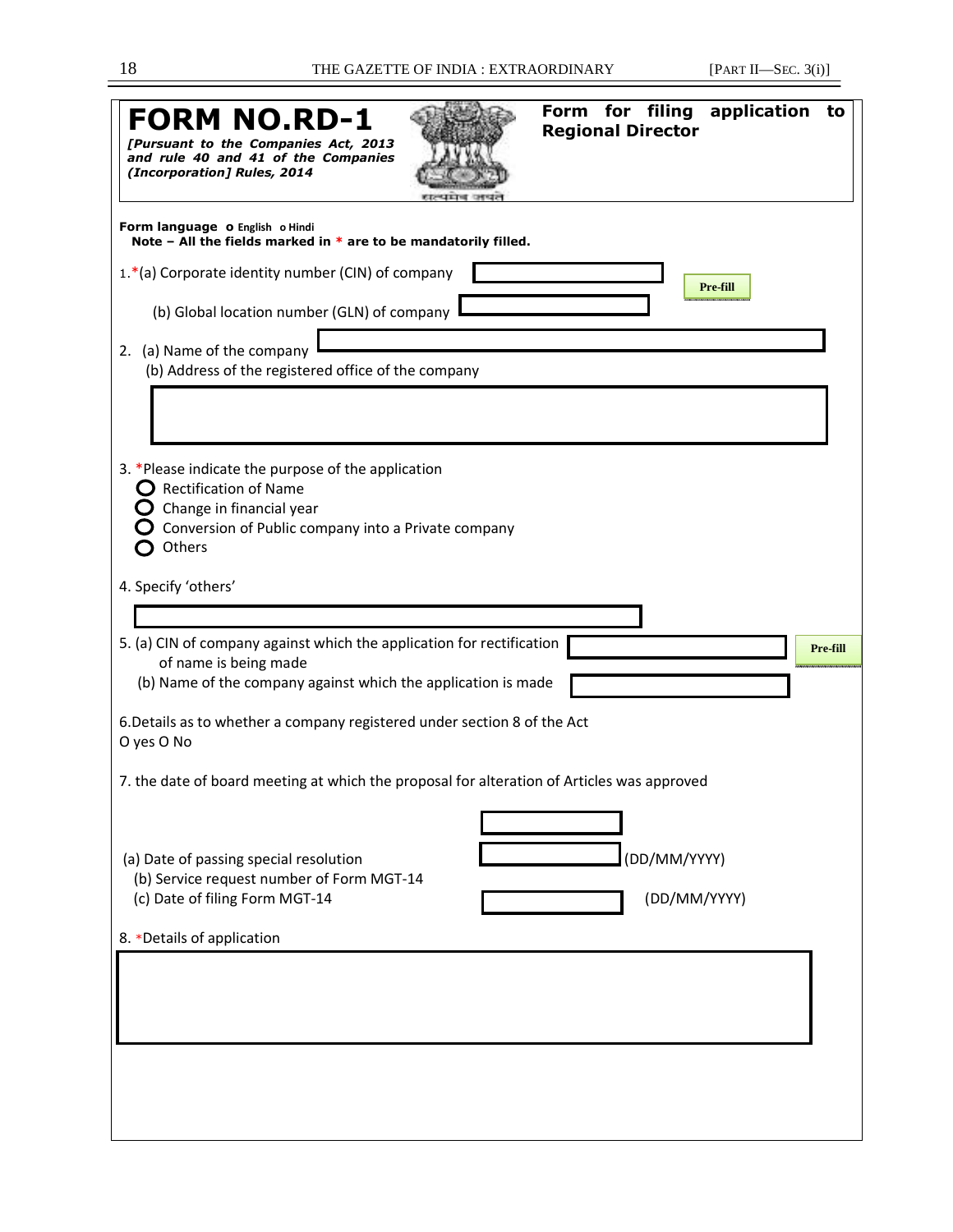| <b>Attachments</b><br>1.<br>*Statement of the grounds on which the application is made                                                                                                                                                                                                                                                                                                                                                                                                                                   | <b>List of Attachments</b>        |  |  |
|--------------------------------------------------------------------------------------------------------------------------------------------------------------------------------------------------------------------------------------------------------------------------------------------------------------------------------------------------------------------------------------------------------------------------------------------------------------------------------------------------------------------------|-----------------------------------|--|--|
| 2.<br>Copy of board resolution                                                                                                                                                                                                                                                                                                                                                                                                                                                                                           | Attach                            |  |  |
| Copy of special resolution<br>3.                                                                                                                                                                                                                                                                                                                                                                                                                                                                                         |                                   |  |  |
| *copy of advertisement<br>4.                                                                                                                                                                                                                                                                                                                                                                                                                                                                                             | Attach                            |  |  |
| List of creditors and debenture holders<br>.5.                                                                                                                                                                                                                                                                                                                                                                                                                                                                           |                                   |  |  |
| *Declaration by KMP on compliance of section 2(68)<br>6.                                                                                                                                                                                                                                                                                                                                                                                                                                                                 | Remove                            |  |  |
| *Other declarations<br>7.                                                                                                                                                                                                                                                                                                                                                                                                                                                                                                | attachment                        |  |  |
| 8.<br>Optional attachment(s)- if any                                                                                                                                                                                                                                                                                                                                                                                                                                                                                     |                                   |  |  |
| <b>Declaration</b>                                                                                                                                                                                                                                                                                                                                                                                                                                                                                                       |                                   |  |  |
| I am authorized by the Board of Directors of the company vide resolution number *<br>$datated*$<br>(DD/MM/YYYY) to sign this form and declare that all the requirements of the Companies Act 2013 and the rules made<br>thereunder in respect of the subject matter of this form and matters incidental thereto have been complied with. I also<br>declare that all the information given herein above is true, correct and complete including the attachments to this form and<br>nothing material has been suppressed. |                                   |  |  |
| *To be digitally signed by<br><b>DSC BOX</b>                                                                                                                                                                                                                                                                                                                                                                                                                                                                             |                                   |  |  |
| *Designation                                                                                                                                                                                                                                                                                                                                                                                                                                                                                                             |                                   |  |  |
| *Director identification number of the director<br>or Managing Director; or DIN or PAN of the<br>Manager/CEO/CFO; or Membership Number<br>of the Company Secretary                                                                                                                                                                                                                                                                                                                                                       |                                   |  |  |
| Note: Attention is also drawn to provisions of Section 448 and Section 449 of the Companies Act, 2013 which provide for<br>punishment for false statement and false evidence.                                                                                                                                                                                                                                                                                                                                            |                                   |  |  |
| Check Form<br>Modify                                                                                                                                                                                                                                                                                                                                                                                                                                                                                                     | Prescruting<br><b>Submit</b>      |  |  |
| For office use only:<br>Affix filing details                                                                                                                                                                                                                                                                                                                                                                                                                                                                             |                                   |  |  |
| eForm Service request number (SRN)                                                                                                                                                                                                                                                                                                                                                                                                                                                                                       | eForm filing date<br>(DD/MM/VYYYY |  |  |
| Digital signature of the authorising officer                                                                                                                                                                                                                                                                                                                                                                                                                                                                             |                                   |  |  |
| This e-Form is hereby approved                                                                                                                                                                                                                                                                                                                                                                                                                                                                                           | Confirm submission                |  |  |
| This e-Form is hereby rejected                                                                                                                                                                                                                                                                                                                                                                                                                                                                                           |                                   |  |  |
| Date of signing                                                                                                                                                                                                                                                                                                                                                                                                                                                                                                          | <b>(DD/MM/VYYYY</b>               |  |  |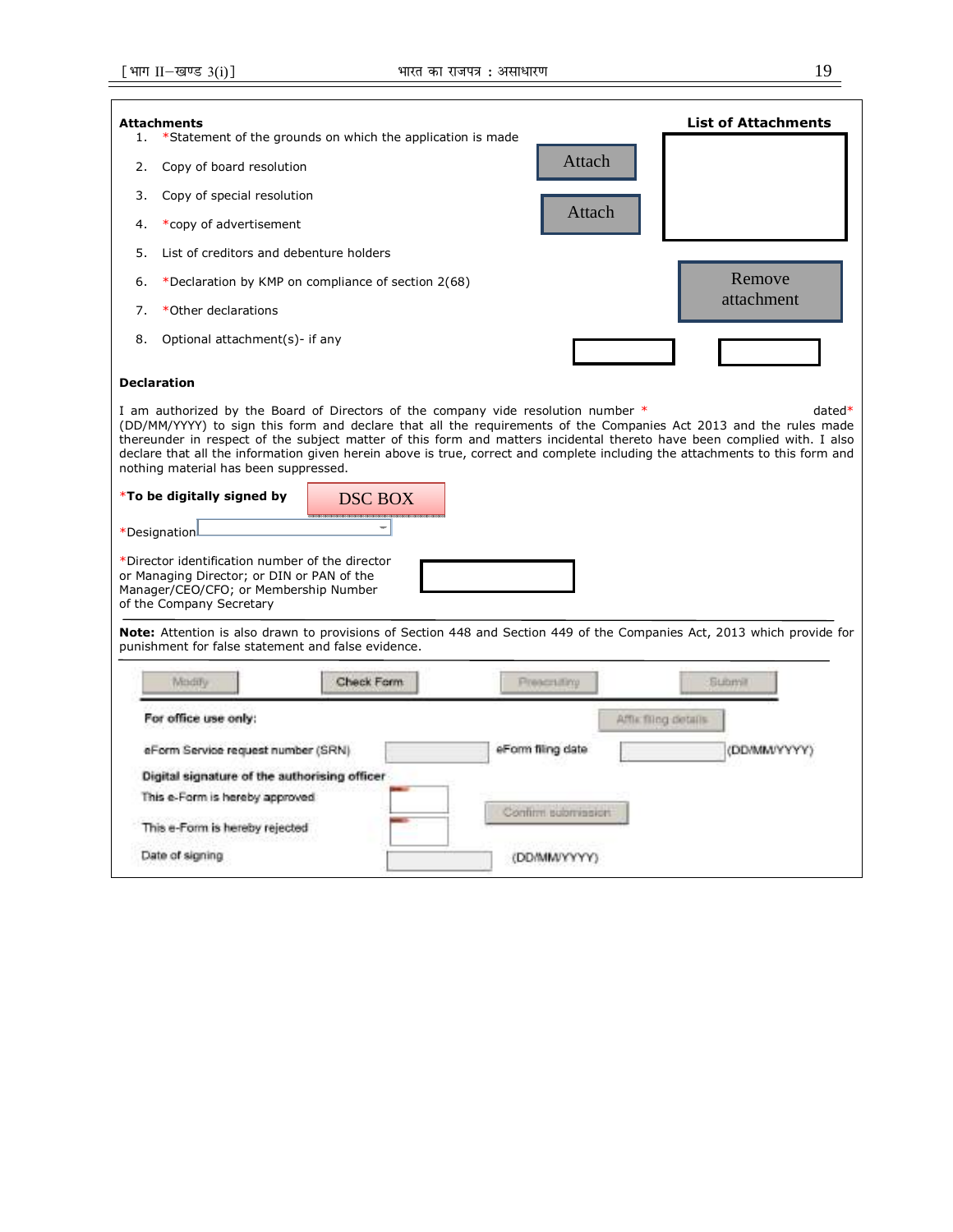| FORM NO. RD GNL-5Form for<br>[Pursuant to rule 40 and 41 of the<br>Companies (Incorporation) Rules,<br>2014 1  | filing Addendum for rectification<br>of defects or incompleteness<br>सत्यमेव जयते                              |
|----------------------------------------------------------------------------------------------------------------|----------------------------------------------------------------------------------------------------------------|
| Form language<br>Hindi<br><b>O</b> English                                                                     |                                                                                                                |
| Note - All fields marked in * are to be mandatorily filled.                                                    |                                                                                                                |
| 1. 'Service Request Number (SRN) of relevant form(s)                                                           | Pre-fill                                                                                                       |
| mentioned in this field and verify the system displayed details below)                                         | (Mention SRN of relevant form(s) in respect of which addendum is baing filed. Ensure that correct SRN is       |
| 2.(a) Date of SRN                                                                                              | (DD/MM/YYYYY)                                                                                                  |
| (b) Form number(s)                                                                                             |                                                                                                                |
| 3.(a) Corporate identity number(CIN) or Foreign company.<br>registration number(FCRN) of the company           |                                                                                                                |
| (b) Global location number (GLN) of company                                                                    |                                                                                                                |
| 4.(a) Name of the company                                                                                      |                                                                                                                |
| (b) Address of the<br>registered office<br>or of the principal<br>place of business in<br>India of the company |                                                                                                                |
| be incorporated.                                                                                               | (c) Name of the person filing form (applicable in case of filing with respect of non company or company yet to |
|                                                                                                                |                                                                                                                |
| (d) E-mail ID                                                                                                  |                                                                                                                |

 **5.(a) Details of the defects pointed out or further information called by the Regional Director or any other competent authority.** 

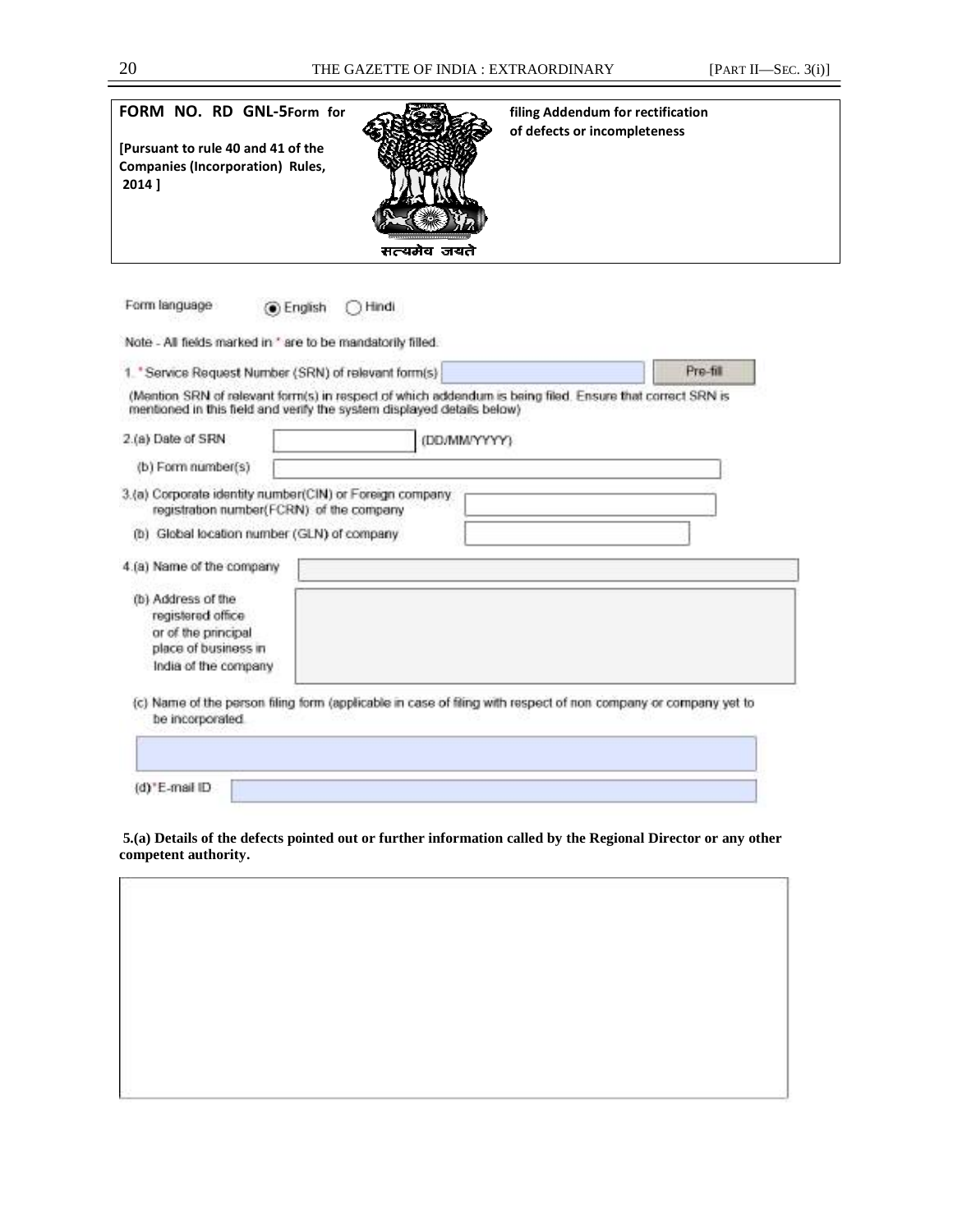(b)\* Details of rectification of the defects or further information furnished

| 6.(a) SRN of additional(differential) stamp duty payment | Pre-Fill      |  |  |  |
|----------------------------------------------------------|---------------|--|--|--|
| Details of additional(differential) stamp duty           |               |  |  |  |
| (b) (i) Amount of stamp duty                             | Document name |  |  |  |
| (ii) Amount of stamp duty                                | Document name |  |  |  |
| (iii) Amount of stamp duty                               | Document name |  |  |  |
|                                                          |               |  |  |  |

(Ensure that correct type of document is selected from the list of documents given in the drop down below. Maximum five documents can be attached).

| (7) (a) Type of document | $\overline{\phantom{0}}$ | Attach |
|--------------------------|--------------------------|--------|
| (b) Type of document     | $\overline{\phantom{a}}$ | Attach |
| (c) Type of document     | ▼                        | Attach |
| (d) Type of document     | $\overline{\phantom{0}}$ | Attach |
| (e) Type of document     | ▼                        | Attach |

| List of attachments |  |
|---------------------|--|
|                     |  |
|                     |  |
|                     |  |
|                     |  |
|                     |  |
|                     |  |
| Remove attachment   |  |

### Verification

To the best of my/our knowledge and belief, the information given above and in the attached documents is correct<br>and complete.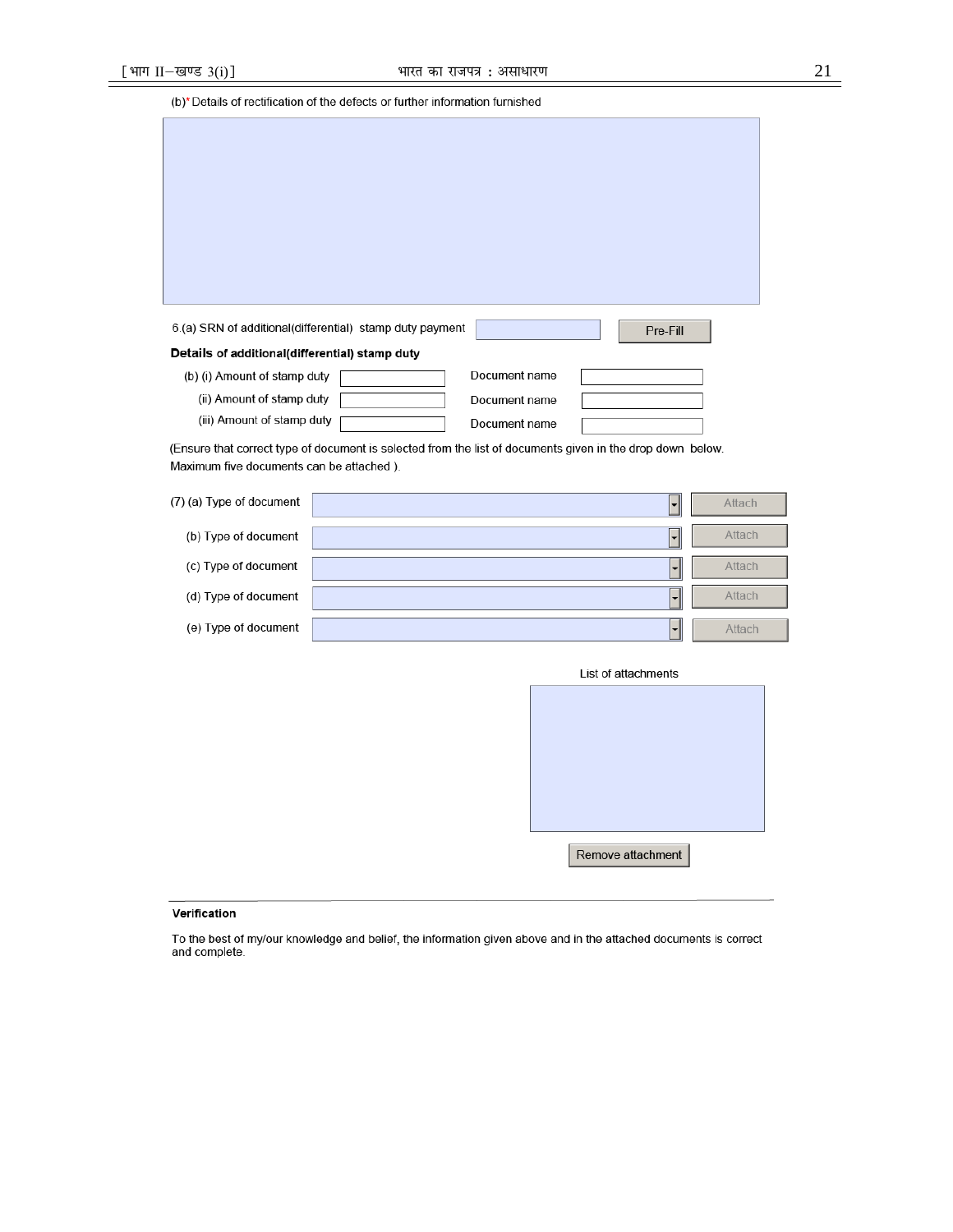| To be digitally signed by                                                                          |                                                                                                                 |  |  |
|----------------------------------------------------------------------------------------------------|-----------------------------------------------------------------------------------------------------------------|--|--|
|                                                                                                    | Director or Managing Director or Manager or CEO or CFO or Company                                               |  |  |
|                                                                                                    | Secretary (in case of existing Company); or Authorized representative                                           |  |  |
|                                                                                                    | (in case of foreign Company), or Authorized person of the bank, or                                              |  |  |
| Designated partner of a LLP                                                                        |                                                                                                                 |  |  |
|                                                                                                    |                                                                                                                 |  |  |
| Designation                                                                                        | ۰                                                                                                               |  |  |
|                                                                                                    | DIN of the director or Managing director; or PAN of the manager or CEO or CFO or                                |  |  |
|                                                                                                    | Member or Authorized representative or Authorized Person; or                                                    |  |  |
|                                                                                                    | Membership number of the Company Secretary; or DIN of the designated partner                                    |  |  |
| Director or Member                                                                                 |                                                                                                                 |  |  |
| Designation                                                                                        | ۰                                                                                                               |  |  |
|                                                                                                    | DIN of the director; or DIN/PAN of the Member                                                                   |  |  |
|                                                                                                    |                                                                                                                 |  |  |
|                                                                                                    | Charge holder, Applicant, Promoter, Liquidator, Individual, Partner,<br>Auditor, Partner of auditor's firm      |  |  |
|                                                                                                    |                                                                                                                 |  |  |
| Designation                                                                                        | $\cdot$                                                                                                         |  |  |
|                                                                                                    | Income tax PAN or Membership number                                                                             |  |  |
|                                                                                                    |                                                                                                                 |  |  |
|                                                                                                    | ARC or Assignee, Chairman, Person charged, others                                                               |  |  |
|                                                                                                    |                                                                                                                 |  |  |
| Designation                                                                                        | ۷                                                                                                               |  |  |
| Capacity                                                                                           |                                                                                                                 |  |  |
|                                                                                                    |                                                                                                                 |  |  |
|                                                                                                    | DIN or Income tax PAN or Membership number                                                                      |  |  |
| Certificate                                                                                        |                                                                                                                 |  |  |
|                                                                                                    | It is hereby certified that I have verified the above particulars (including attachment(s)) from the records of |  |  |
|                                                                                                    |                                                                                                                 |  |  |
|                                                                                                    |                                                                                                                 |  |  |
|                                                                                                    | and found them to be true and correct. I further certify that all required attachment(s) have been completely   |  |  |
| attached to this form.                                                                             |                                                                                                                 |  |  |
| Category of professional                                                                           |                                                                                                                 |  |  |
| C Cost accountant (in whole-time practise) or<br>C Chartered accountant(in whole-time practise) or |                                                                                                                 |  |  |
|                                                                                                    |                                                                                                                 |  |  |
| C Company secretary(in whole-time practise)                                                        |                                                                                                                 |  |  |
| Whether associate or fellow                                                                        | C Associate C Fellow                                                                                            |  |  |
|                                                                                                    | Membership number or Certificate of practice number                                                             |  |  |
| Modify                                                                                             | Check Form<br>Prescrutiny<br>Submit                                                                             |  |  |
|                                                                                                    |                                                                                                                 |  |  |

This form is not required to be signed by authorizing officer as this has been filled in respect of an already filled eForm